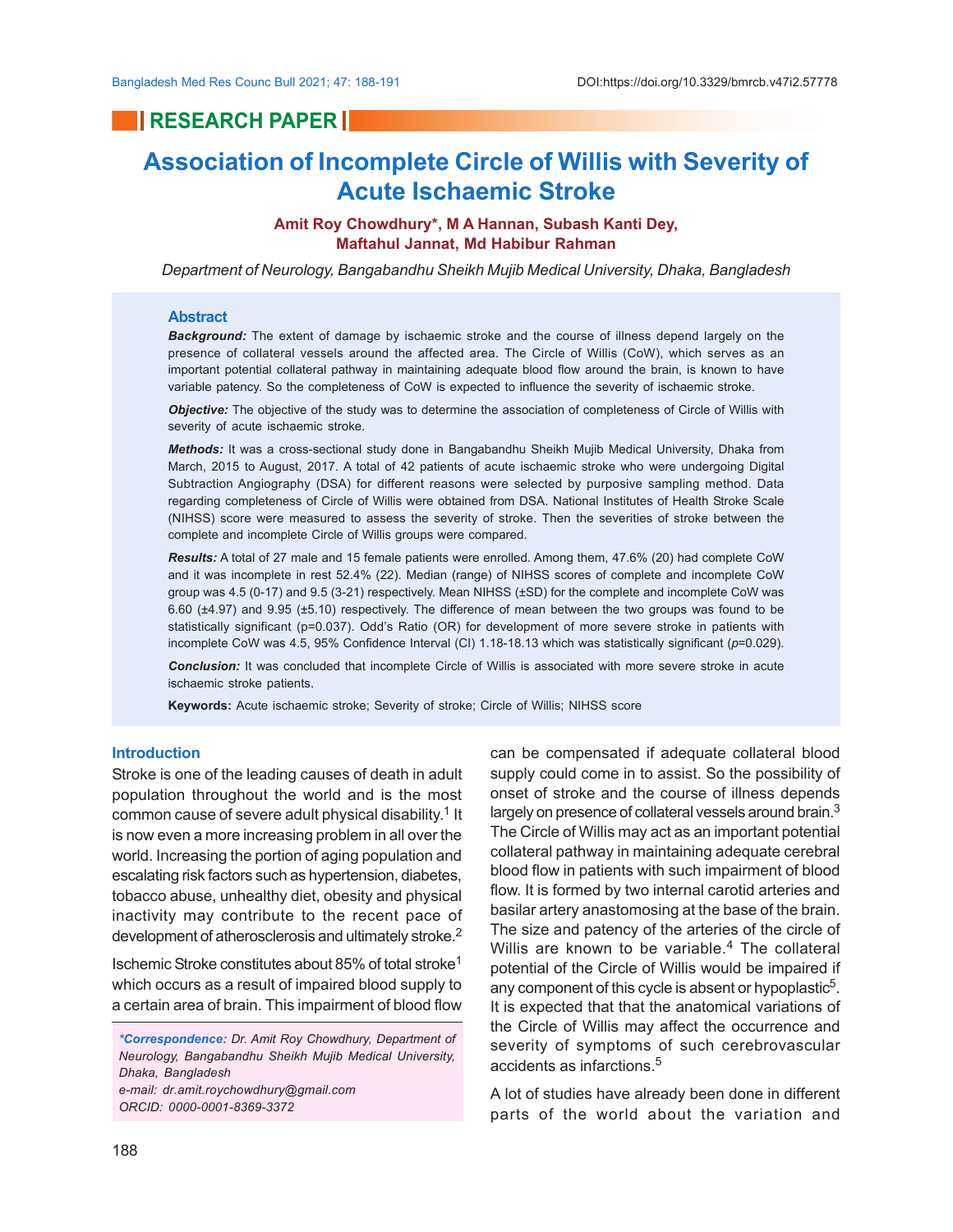#### Incomplete circle of willis and acute ischaemic stroke Chowdhury AR et al. Chowdhury AR et al.

incompleteness of the Circle of Willis. But the relation between the incomplete Circle of Willis and the outcome or severity of stroke has not been much worked with. With the advances in micro-neurosurgery and endovascular procedures, we are getting more effective ability to deal with occlusive neurovascular diseases. So, the accurate knowledge of the intracranial vascular anatomy and its effect on disability and prognosis in ischemic stroke has become increasingly important. In this study, we investigated the relationship between incomplete Circle of Willis and severity of acute ischemic stroke.

## **Materials and Methods**

This cross-sectional analytical study was conducted in Bangabandhu Sheikh Mujib Medical University, Dhaka from March, 2015 to August, 2017. Ethical approval was taken from the Institutional Review Board of the University. Many techniques are available to know about the configuration of Circle of Willis (CoW) including CTAngiogram (CTA), MR Angiogram (MRA) and Digital Subtraction Angiography (DSA). Though CTA and MRA are very sensitive, DSA is still considered to be the gold standard. $^6$  To get the most accurate data about CoW, only DSA findings were considered in this study. Patients of acute ischaemic stroke who were undergoing DSA for various reasons were enrolled after written informed consent by purposive sampling method. As DSA is not very frequently needed in ischaemic stroke patients, only 42 patients could be enrolled. To measure the severity of stroke, National Institute of Health Stroke Scale (NIHSS) was used which is proved to be superior to other scales.<sup>7</sup> NIHSS scores were measured within 7 to 15 days of stroke and all the data were recorded in a semi-structured case record form. Then the severity of stroke was correlated with completeness of Circle of Willis.

The results were expressed as means for continuous variables and as percentages for categorical variables. Mann-Whitney U test was done to compare the NIHSS of Complete and Incomplete CoW group. Significance of difference between the means of NIHSS was also tested by independent sample t-test. Samples were categorised into two groups to dichotomise the data by dividing the patients into groups of More Severe Stroke (consists of No signs of stroke and Minor Stoke groups) and Less Severe Stroke (consists of Moderate to Severe Stroke groups) based on NIHSS scoring. Association between Incomplete CoW and More Severe Stroke was tested by Chi-square test.

#### **Results**

Out of total 42 patients, 15 (35.7%) patients were female and 27 (64.3%) were male.Among them, a majority of 52.4% of the patients had Incomplete Circle of Willis and the rest (47.6%) had it in Complete form (figure 1).



**Figure 1:** Distribution of patients by completeness of Circle of Willis

NIHSS scores were compared in Complete and Incomplete Circle of Willis groups. It shows the median (range) for Complete and Incomplete group is 4.50 (0- 17) and 9.50 (3-21) respectively. The difference was found to be significant by Mann-Whitney U test (*p*=0.029).

The mean±SD of NIHSS was 9.95±5.103 for patients with Incomplete Circle of Willis was higher than the value 6.60±4.967 for patients with Complete Circle of Willis. The difference was tested with independent sample t test and it was found to be statistically significant (*p*=0.037, table I).

**Table I:** Mean of NIHSS score in patient with Complete and Incomplete Circle of Willis

| Completeness of             | Mean             | p-value |
|-----------------------------|------------------|---------|
| Circle of Willis            | NIHSS+SD         |         |
| Complete Circle of Willis   | $6.60 + 4.967$   | 0.037   |
| Incomplete Circle of Willis | $9.95 \pm 5.103$ |         |

The data were dichotomised by dividing the patients into groups of More Severe Stroke and Less Severe Stroke. In patients with Complete Circle of Willis, 50% had Less Severe Stroke the rest 50% had More Severe Stroke. Patients with Incomplete Circle of Willis 18.2% patients had Less Severe Stroke the rest 81.8% had More Severe Stroke (figure 2). The difference of severity between the groups was found to be significant (*p*=0.029) by Chi-square test.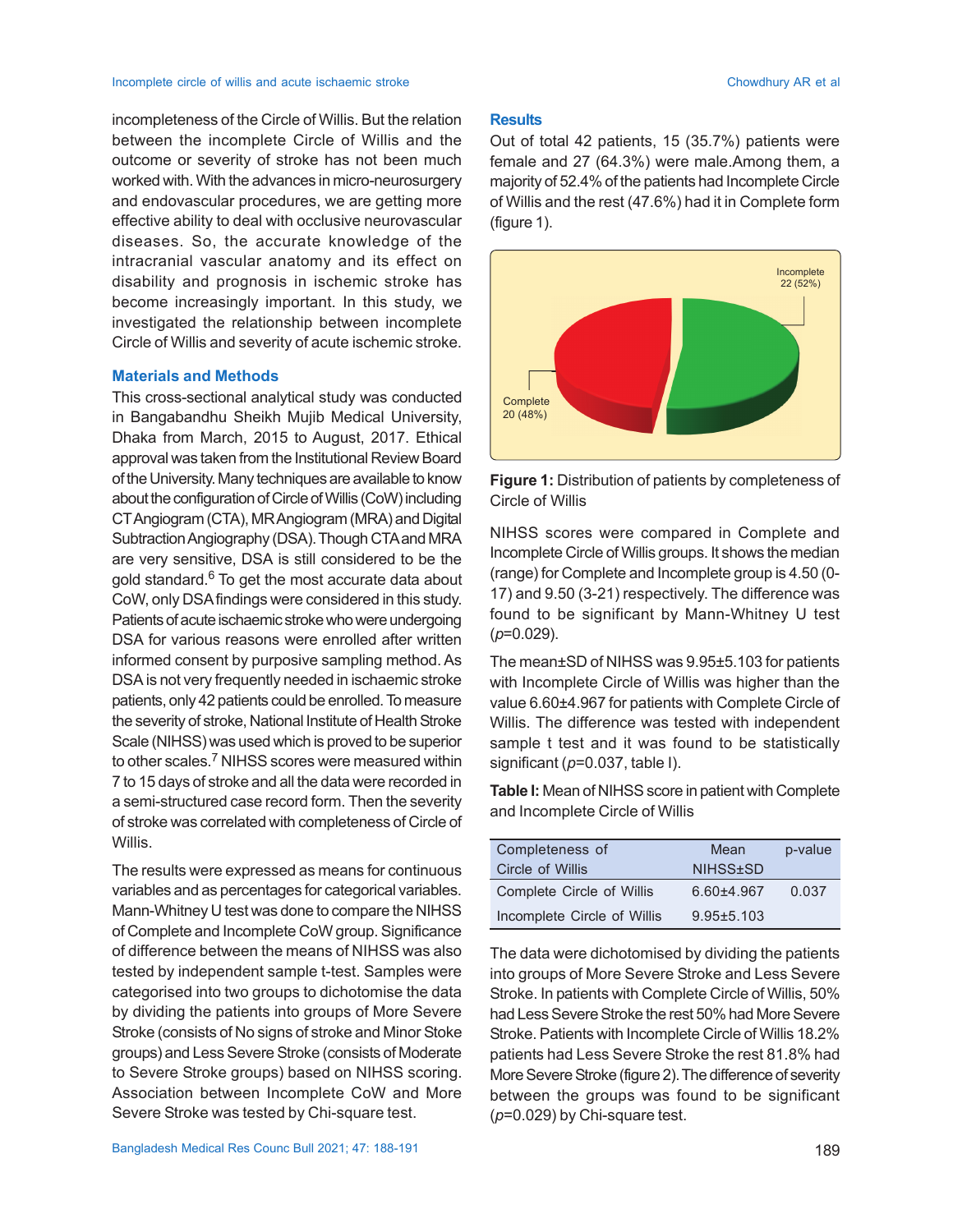

**Figure 2:** Distribution of patients by severity of stroke in groups of Complete and Incomplete Circle of Willis (CoW)

The risk of development of more severe stroke was calculated for patients with Incomplete Circle of Willis. Here, Odd's Ratio (OR) was 4.5. The lower and upper limit of 95% Confidence Interval of Odd's Ratio were 1.18 and 18.13 respectively (*p*=0.029, table II).

| <b>Completeness of Circle of Willis</b> | Less Severe   | More Severe   | - OR | 95% CI of OR |       | p-value |
|-----------------------------------------|---------------|---------------|------|--------------|-------|---------|
|                                         | <b>Stroke</b> | <b>Stroke</b> |      | Lower        | Upper |         |
| Incomplete                              |               | 18            | 4.5  | 1.18         | 18.13 | 0.029   |
| Complete                                | 10            | 10            |      |              |       |         |

So, it is shown that risk of developing more severe stroke is higher in patients with Incomplete Circle of Willis. Positive correlation was found between Incomplete Circle of Willis with More severe stroke by Point Biserial correlation test (co-efficient, r= 0.322) which is statistically significant ( $p=0.037$ ).

#### **Discussion**

This study was carried out with an aim to find out the association of incomplete Circle of Willis with severity of stroke in acute ischaemic stroke patients. The study findings were compared with result of some other published literatures elsewhere in the world.A total of 42 patients were enrolled in this study. The mean  $(±)$ SD) age of the study population, was found to be 50 (±15.5) years ranging from 25-80 years. We found a male/female ratio of 1.8:1.

Circle of Willis was found to be incomplete in 52% patients and complete in the rest 48%. A similar study done in similar population by Iqbal in Kerala, India showed majority (52%) of the Circle of Willis were anomalous.<sup>8</sup> In another study in Pakistani population, Siddiqi et al. found Circle of Willis was incomplete in

33.5% of individuals. $^9$  Here we can see anomalies in Circle of Willis is very common in almost all the studies.

NIHSS score of the patients of acute ischemic stroke were compared between groups with complete and incomplete Circle of Willis. Mean (±SD) of NIHSS scores were 6.60 (±4.967) and 9.95 (±5.103) respectively for complete and incomplete Circle of Willis groups. The difference between the two groups was found to be statistically significant by unpaired sample t-test ( $p=0.037$ ). Risk of development of More severe stroke in patients with Incomplete Circle of Willis was proved as the Odd's Ratio (OR) was 4.5 and lower and upper limit of 95% confidence interval of Odd's Ratio was 1.18 and 18.13 respectively. Our findings consisted with Zhou et al. in whose study the mean (±SD) of NIHSS score in complete and incomplete Circle of Willis group were found to be 5.65 (±5.15) and 7.45 (±5.27) respectively.<sup>10</sup>. The difference was strongly significant as p-value was 0.004. Chuang et al. also found similar results. Their median (range) NIHSS score for complete and incomplete CoW was 12 (8-18) and 17 (13-21)